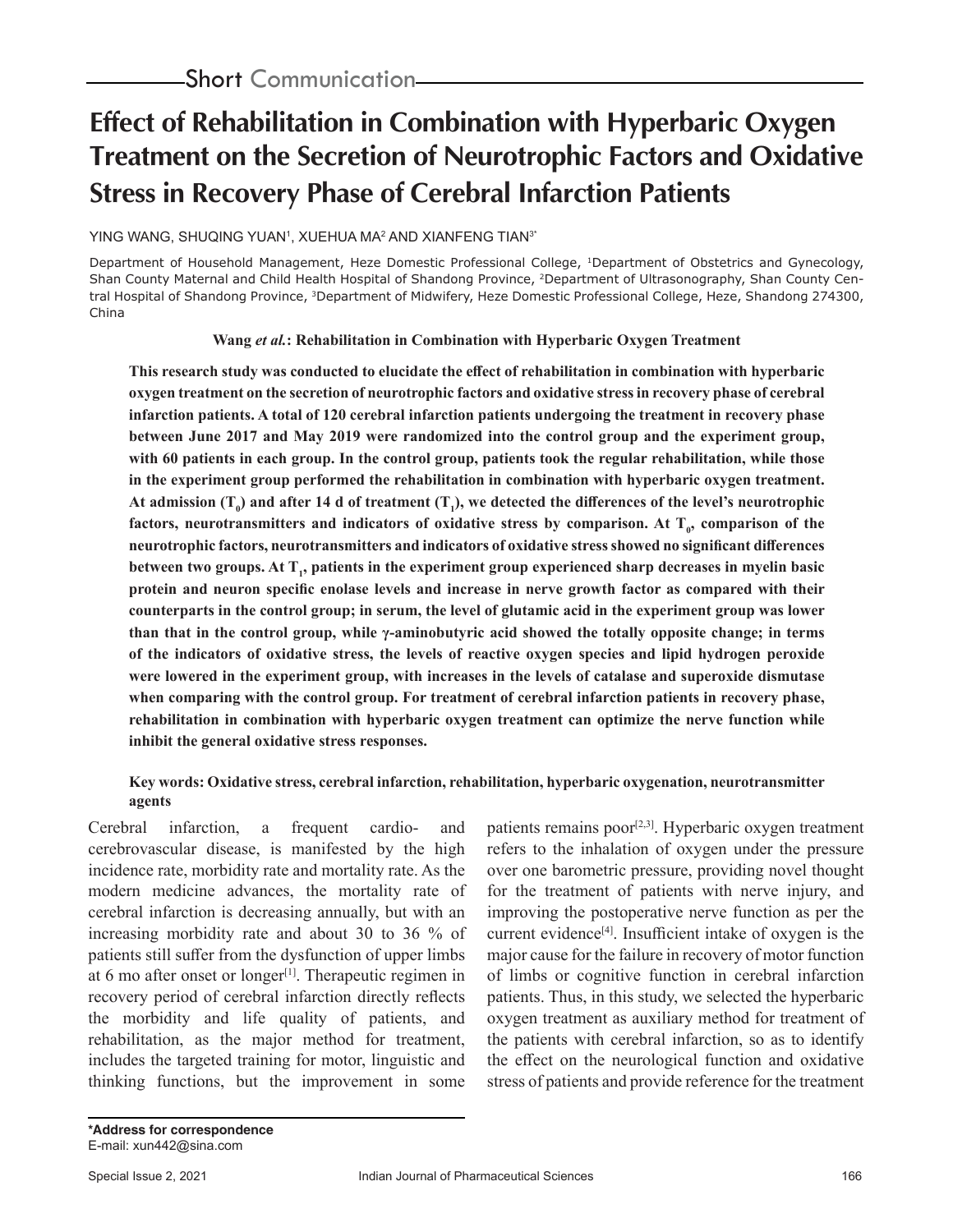of other patients. A total of 120 cerebral infarction patients undergoing the treatment in recovery phase between June 2017 and May 2019 were randomized into the control group and the experiment group, with 60 patients in each group. In the control group, there were 33 males and 27 females, aged from 49 to 72 y old; in the experiment group, there were 32 males and 28 females, aged from 51 to 73 y old. Differences regarding the baseline data showed no statistical significance ( $p$  $>$ 0.05), suggesting that the data were comparable. Inclusive criteria-Patients with cerebral infarction that was diagnosed by head Computed tomography (CT) and stabilized after positive treatment; Patients with the first onset of cerebral infarction; Patients who completed all treatment and relevant examination as required. Exclusive criteria-Patients with the history of hyperbaric oxygen treatment; Patients with Alzheimer's disease, Parkinson's disease or other brain diseases prior to the attack of cerebral infarction; Patients complicated with the mental diseases, including depression, prior to the cerebral infarction; Patients complicated with the general infectious diseases. Patients in two groups took the regular drugs of neurology department for lipidlowering therapy, blood-pressure-lowering therapy, anti-coagulation therapy, anti-platelet therapy and improvement of microcirculation. Additionally, they were further required to take the regular rehabilitation, including posturing, walking, training for daily activity and training for diet and drinking and linguistic training. Furthermore, patients in the experiment group took hyperbaric oxygen treatment as follow: At the 2nd d after admission, hyperbaric oxygen treatment was initiated by pressuring for 30 min to 0.2 MPa and following 60 min of oxygen inhalation, patients took rest for 15 min, followed by reducing the pressure for 20 to 30 min. This treatment was conducted once per d, lasting for 14 d. At admission (T0) and after 14 d of treatment (T1), we collected the fasting peripheral blood samples in the morning (7:00 a.m.-9:00 a.m.) from the patients in two groups for anti-coagulation treatment, followed by centrifugation to isolate the serum in supernatant for later use. Enzyme-linked immunosorbent assay (ELISA) kits were applied to detect the levels of following indicators: myelin basic protein (MBP), neuron specific enolase (NSE), nerve growth factor (NGF), reactive oxygen species (ROS), lipid hydrogen peroxide (LHP), catalase (CAT) and superoxide dismutase (SOD). Radioimmunoassay was performed to detect the levels of neurotransmitters in serum, including glutamic acid (Glu) and γ-aminobutyric

the data in this study. Measurement data, including the levels of neurotrophic factors, neurotransmitters and indicators of oxidative stress, were shown in mean±standard deviation, and compared by use of t test. p<0.05 suggested the statistical significance of the difference. At  $T_0$ , comparison of the neurotrophic factors, including MBP, NSE and NGF, showed no significant differences between two groups (p>0.05). At  $T<sub>1</sub>$ , levels of MBP and NSE in serum of patients in two groups were significantly lower than those at  $T_0$ , but the NGF level was higher. Furthermore, levels of MBP and NSE in serum of patients in the experiment group were all lower than those in the control group, while NGF level was higher (p<0.05; Table 1). At  $T_0$ , comparison of the neurotransmitters, including Glu and GABA, showed no significant differences between two groups (p>0.05). At  $T_1$ , levels of Glu in serum of patients in two groups were significantly lower than those at  $T_0$ , but the GABA level was higher. Furthermore, levels of Glu in serum of patients in the experiment group were all lower than those in the control group, while GABA level was higher (p<0.05; Table 2). At  $T_0$ , comparison of the neurotransmitters, including ROS, LHP, CAT and SOD, showed no significant differences between two groups (p>0.05). At  $T_1$ , levels of ROS and LHP in serum of patients in two groups were significantly lower than those at  $T_0$ , but the CAT and SOD levels were higher. Furthermore, levels of ROS and LHP in serum of patients in the experiment group were all lower than those in the control group, while CAT and SOD levels were higher (p<0.05; Table 3). Cerebral infarction is a kind of regional disorder in blood supply in brain tissues caused by multiple factors, usually resulting in the ischemic or hypoxic responses of neurons, dysfunction and irreversible necrosis, and finally evolving into the dysfunction of the ischemiclesion-corresponded somatic region $[5,6]$ . Following the treatment for acute phase, cerebral infarction patients come into the stable phase that is the best period for the recovery of somatic/recognitive function. Rehabilitation regimen directly determines the long-term life quality of patients. In addition to the regular limb functions, function of deglutition or linguistic function, thorough optimization of the oxygen uptake of neurons and accelerating the metabolism are the major methods facilitating the recovery of patients from cerebral infarction. Hyperbaric oxygen treatment, as the mostly concerned method to increase the concentration and pressure of oxygen uptake, is believed to be a reliable method to promote the recovery of cerebral infarction

acid (GABA). SPSS 25.0 software was used to process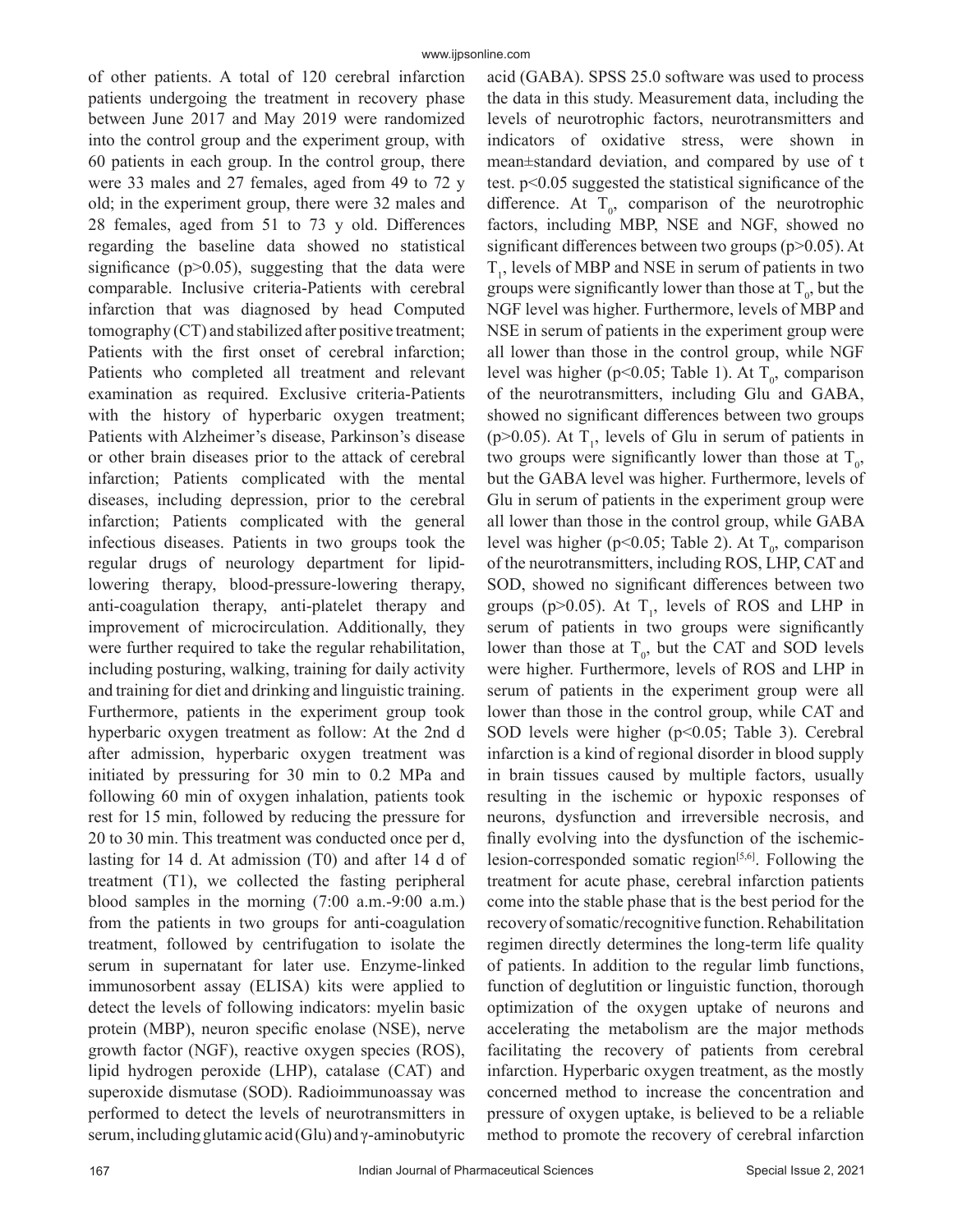patients $[7-9]$ . In this study, we compared the effect of treatment with or without hyperbaric oxygen treatment on the neurotrophic factors and indicators of oxidative stress of patients in the recovery period of cerebral infarction, thereby clarifying the availability and efficiency of this auxiliary therapeutic regimen. The function damage to neurons caused by the cerebral infarction can further give rise to the variations in the secretion of multiple neurotrophic factors, which, thus, serve as the sensitive indicators to evaluate the nerve damage. MBP is the major protein constituting the myelin sheath in central nerve system, with a high nerve-specificity, and in case of damage to the structure of myelin sheath or blood-brain barrier, the level of MBP in serum is increased<sup>[10,11]</sup>. NSE is a kind of enolase involved in the glycolytic pathway, mainly expressed in nervous tissues, and the variation in level of NSE reflect the outcome of cerebral infarction patients<sup>[12,13]</sup>. NGF, as the first-discovered factor nourishing the nerves and promoting the growth of axons, is in negative association with the damage to the nerves $[14]$ . As indicated by this study, we found that as compared with the levels at  $T_0$ , levels of MBP and NSE in serum at  $T_1$  in two groups were decreased sharply, with an increase in NGF level; further comparison with the control group revealed that at  $T_1$ , patients had lower levels of MBP and NSE in the experiment group, but higher level of NGF, suggesting that hyperbaric oxygen treatment may excel in optimizing the nerve function of cerebral infarction patients. Attack of cerebral infarction damages the homeostasis inside the neurons, and the variations in expression of neurotransmitters further give rise to the nerve injuries. Glu, a kind of excitatory neurotransmitter in human, is depolarized due the cerebral infarctioninduced ischemia and hypoxia in neurons, resulting in the calcium influx and increase in the synthesis and secretion of Glu<sup>[15,16]</sup>. GABA, a kind of inhibitory amino acid, has been shown to be decreased in expression of patients with hemorrhage or cerebral infarction and the

administration of GABA agonist contributes to the recovery of nerve function of patients[17,18]. Results of this study discovered that as compared with the levels at  $T_0$ , levels of Glu in serum at  $T_1$  in two groups were decreased sharply, with an increase in GABA level; further comparison with the control group revealed that at  $T_1$ , patients had lower levels of Glu in the experiment group, but higher level of GABA, suggesting that hyperbaric oxygen treatment is efficiently in balancing the expressions between the excitatory amino acids and inhibitory amino acids to promote the recovery of nerve function for cerebral infarction patients in recovery phase. Ischemia and hypoxia of the nerve tissues resulted from the cerebral infarction can directly induce the oxidative stress and the resultant massive generation of ROS further aggravates the function damage to neurons, promotes the peroxidation of lipid, and increases the consumption of CAT and SOD, thereby influencing on the balance between oxidation and antioxidation; thus, it is believed to be the major cause for the disease progression of cerebral infarction<sup>[19,20]</sup>. In this study, as compared with the levels at  $T_0$ , levels of ROS and LHP in serum at  $T<sub>1</sub>$  in two groups were decreased sharply, with increases in CAT and SOD levels; further comparison with the control group revealed that at  $T_1$ , patients had lower levels of ROS and LHP in the experiment group, but higher levels of CAT and SOD, suggesting that hyperbaric oxygen treatment is efficiently in suppressing the oxidative stress for cerebral infarction patients in recovery phase. Hence, we infer that such a change may result from the eradication of the hypoxia after the oxygen uptake of neurons is increased. Overall, for cerebral infarction patients in recovery phase, hyperbaric oxygen treatment in combination with the regular rehabilitation can effectively balance the secretion of neurotrophic factors, optimize the nerve function while suppress the oxidative stress responses. Thus, this strategy is positive to the recovery of patients.

**TABLE 1: COMPARISON OF THE LEVELS OF THE NEUROTROPHIC FACTORS IN SERUM OF PATIENTS IN TWO GROUPS (n=60)**

|                     | $MBP$ (pg/mL)    |                    |                  | $NSE$ ( $\mu$ g/L) | $NGF$ (ng/L)       |                      |  |
|---------------------|------------------|--------------------|------------------|--------------------|--------------------|----------------------|--|
| Group               |                  |                    |                  |                    |                    |                      |  |
| Control group       | $29.37 \pm 3.53$ | $19.72 \pm 2.65$ * | $17.50 \pm 2.86$ | $11.54 \pm 1.77$ * | $301.28 + 43.83$   | $457.19 \pm 59.67$ * |  |
| Experiment<br>group | $29.42 \pm 3.49$ | $11.68 \pm 1.76*$  | $17.68 \pm 2.70$ | $6.08 + 0.69*$     | $305.62 \pm 38.94$ | $685.43 \pm 75.97$ * |  |
|                     | 0.216            | 10.284             | 0.177            | 18.395             | 0.395              | 24.382               |  |
| p                   | >0.05            | < 0.05             | >0.05            | < 0.05             | >0.05              | < 0.05               |  |

Mean±standard deviation.

Note: \*p<0.05 vs. the levels at  ${\sf T}_{{}_0}$  in the same group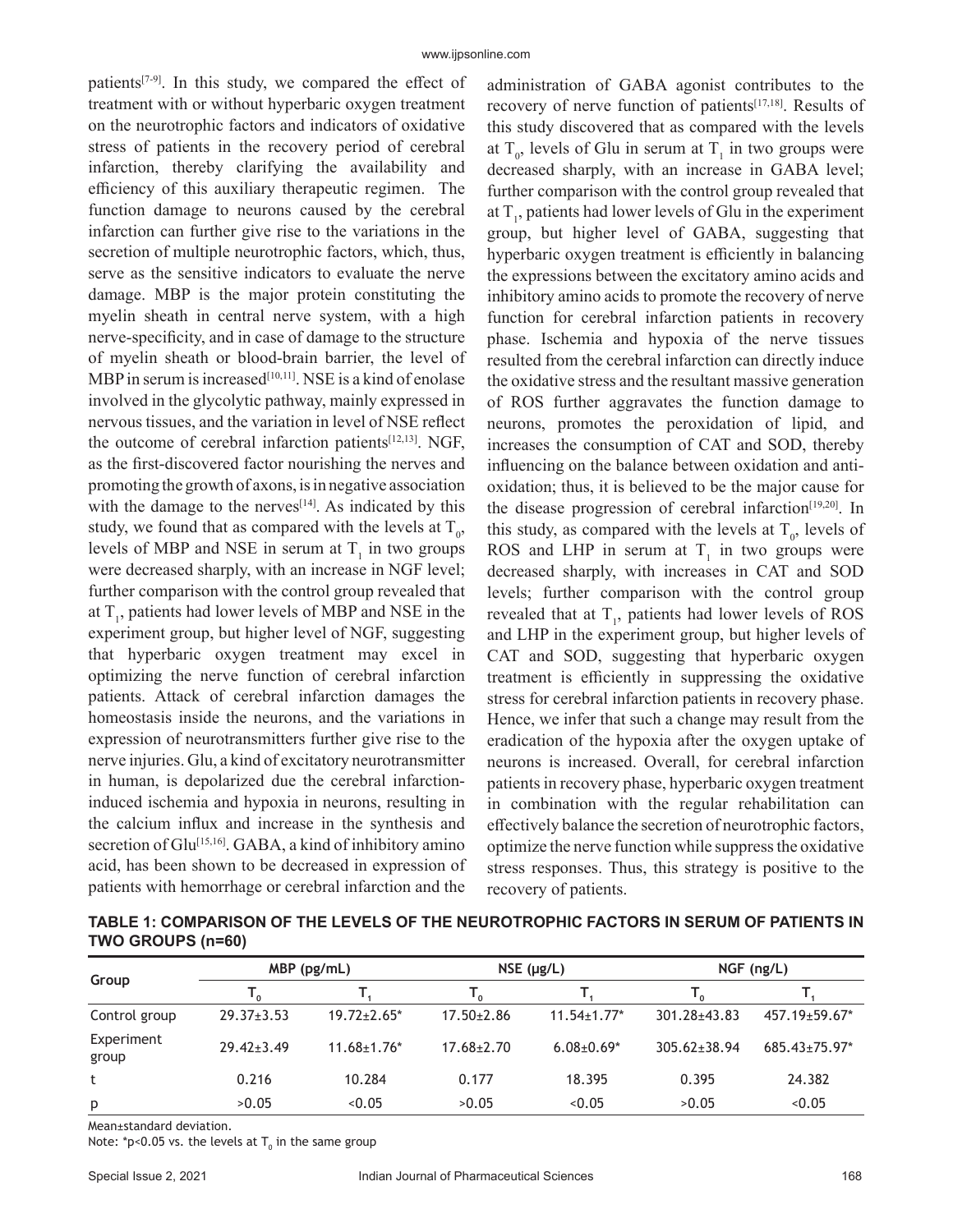## **TABLE 2: COMPARISON OF THE LEVELS OF NEUROTRANSMITTERS IN SERUM OF PATIENTS BETWEEN TWO GROUPS (n=60)**

|                  |                  | Glu                | <b>GABA</b>      |                    |  |  |
|------------------|------------------|--------------------|------------------|--------------------|--|--|
| Group            |                  |                    |                  |                    |  |  |
| Control group    | $79.37 \pm 9.16$ | $51.29 \pm 6.38^*$ | $54.29 \pm 6.20$ | 71.64±8.09*        |  |  |
| Experiment group | 78.96±8.77       | $40.67 \pm 5.95$ * | $54.52 \pm 5.88$ | $90.75 \pm 9.26$ * |  |  |
| t                | 0.22             | 13.295             | 0.177            | 10.738             |  |  |
| р                | >0.05            | < 0.05             | >0.05            | < 0.05             |  |  |

Mean ± standard deviation.

Note: \*p<0.05 vs. the levels at  $\mathsf{T}_{_{\textrm{0}}}$  in the same group

#### **TABLE 3: COMPARISON OF THE INDICATORS OF OXIDATIVE STRESS IN SERUM OF PATIENTS BETWEEN TWO GROUPS (n=60)**

| Group               | ROS (U/mL) |                                        | $LHP$ ( $µmol/L$ ) |                                                                        |       | CAT (U/mL) | SOD (U/L)  |                 |
|---------------------|------------|----------------------------------------|--------------------|------------------------------------------------------------------------|-------|------------|------------|-----------------|
|                     |            |                                        | ' ດ                |                                                                        |       |            |            |                 |
| Control<br>group    |            | $742.92 \pm 85.64$ 518.35 $\pm 6.30^*$ |                    | 490.26±54.72 351.24±39.77* 4.29±0.48 5.18±0.59* 40.29±4.96 51.94±6.26* |       |            |            |                 |
| Experiment<br>group |            |                                        |                    | 739.67±83.48 302.17±34.79* 492.65±58.96 232.85±29.78* 4.27±0.50        |       | 7.95+0.87* | 40.77+4.90 | $67.89 + 8.54*$ |
| t                   | 0.282      | 15.393                                 | 0.177              | 18.973                                                                 | 0.573 | 6.388      | 0.262      | 8.973           |
| p                   | >0.05      | < 0.05                                 | >0.05              | < 0.05                                                                 | >0.05 | < 0.05     | >0.05      | < 0.05          |

Mean±standard deviation.

Note: \*p<0.05 vs. the levels at  $\mathsf{T}_{_{\textrm{0}}}$  in the same group

### **Conflict of interests:**

The authors declared no conflicts of interest.

# **REFERENCES**

- 1. Zhou LJ, Wang W, Zhao Y, Liu CF, Zhang XJ, Liu ZS, *et al.* Blood oxygenation level-dependent functional magnetic resonance imaging in early days: Correlation between passive activation and motor recovery after unilateral striatocapsular cerebral infarction. J Stroke Cerebrovasc Dis 2017;26:2652- 61.
- 2. Meng ZY, Song WQ. Low frequency repetitive transcranial magnetic stimulation improves motor dysfunction after cerebral infarction. Neural Regen Res 2017;12:610-13.
- 3. Hu Q, Manaenko A, Bian H, Guo Z, Huang JL, Guo ZN, *et al.* Hyperbaric oxygen reduces infarction volume and hemorrhagic transformation through ATP/NAD+/Sirt1 pathway in hyperglycemic middle cerebral artery occlusion rats. Stroke 2017;48:1655-64.
- 4. Yang ZS, Mu J. Co-administration of tissue plasminogen activator and hyperbaric oxygen in ischemic stroke: a continued promise for neuroprotection. Medical gas research. 2017;7:68-73.
- 5. Chang F, Xiong W, Wang D, Liu XZ, Zhang W, Zhang M, *et al.* Facilitation of ultrasonic microvesicles on homing and molecular mechanism of bone marrow mesenchymal stem cells in cerebral infarction patients. Eur Rev Med Pharmacol Sci 2017;21:3916-23.
- 6. Kwon I, An S, Kim J, Yang SH, Yoo J, Baek JH, *et al.* Hemorrhagic transformation after large cerebral infarction in rats pretreated with dabigatran or warfarin. Stroke 2017;48:2865-71.
- 7. Polzik P, Johansson PI, Hyldegaard O. How biomarkers reflect the prognosis and treatment of necrotising soft tissue infections and the effects of hyperbaric oxygen therapy: the protocol of the prospective cohort PROTREAT study conducted at a tertiary hospital in Copenhagen, Denmark. BMJ open 2017;7:e017805.
- 8. Sun Q, Wu G, Chen H, Chen L, Chen H, Zhu G, *et al.* Hyperbaric oxygen protects type II collagen in interleukin-1βinduced mandibular condylar chondrocyte via inhibiting the JNK/c-Jun singnaling pathway. Oncotarget 2017;8:60312-23.
- 9. Iyikesici MS, Slocum AK, Slocum A, Berkarda FB, Kalamian M, Seyfried TN. Efficacy of metabolically supported chemotherapy combined with ketogenic diet, hyperthermia, and hyperbaric oxygen therapy for stage IV triple-negative breast cancer. Cureus 2017;9:e1445.
- 10. Nejati P, Attar M, Rahimian M, Fathi D, Shahbazi M. Combination of myelin basic protein gene polymorphisms with HLA-DRBI\*1501 in Iranian patients with multiple sclerosis. Iran J Immunol 2017;14:231-9.
- 11. Frolov MA, Likhvantseva VG, Kovelenova IV, Solomatina MV. Significance of anti-myelin basic protein antibodies for ocular hydrodynamic disturbances in primary open-angle glaucoma. Vestn Oftalmol 2017;133:37-43.
- 12. Park T, Lee YJ, Jeong SH, Choi SK, Jung EJ, Ju YT, *et al.* Overexpression of neuron-specific enolase as a prognostic factor in patients with gastric cancer. J Gastric Cancer 2017;17:228-36.
- 13. Huang L, Zhou JG, Yao WX, Tian X, Lv SP, Zhang TY, *et al.* Systematic review and meta-analysis of the efficacy of serum neuron-specific enolase for early small cell lung cancer screening. Oncotarget 2017;8:64358-72.